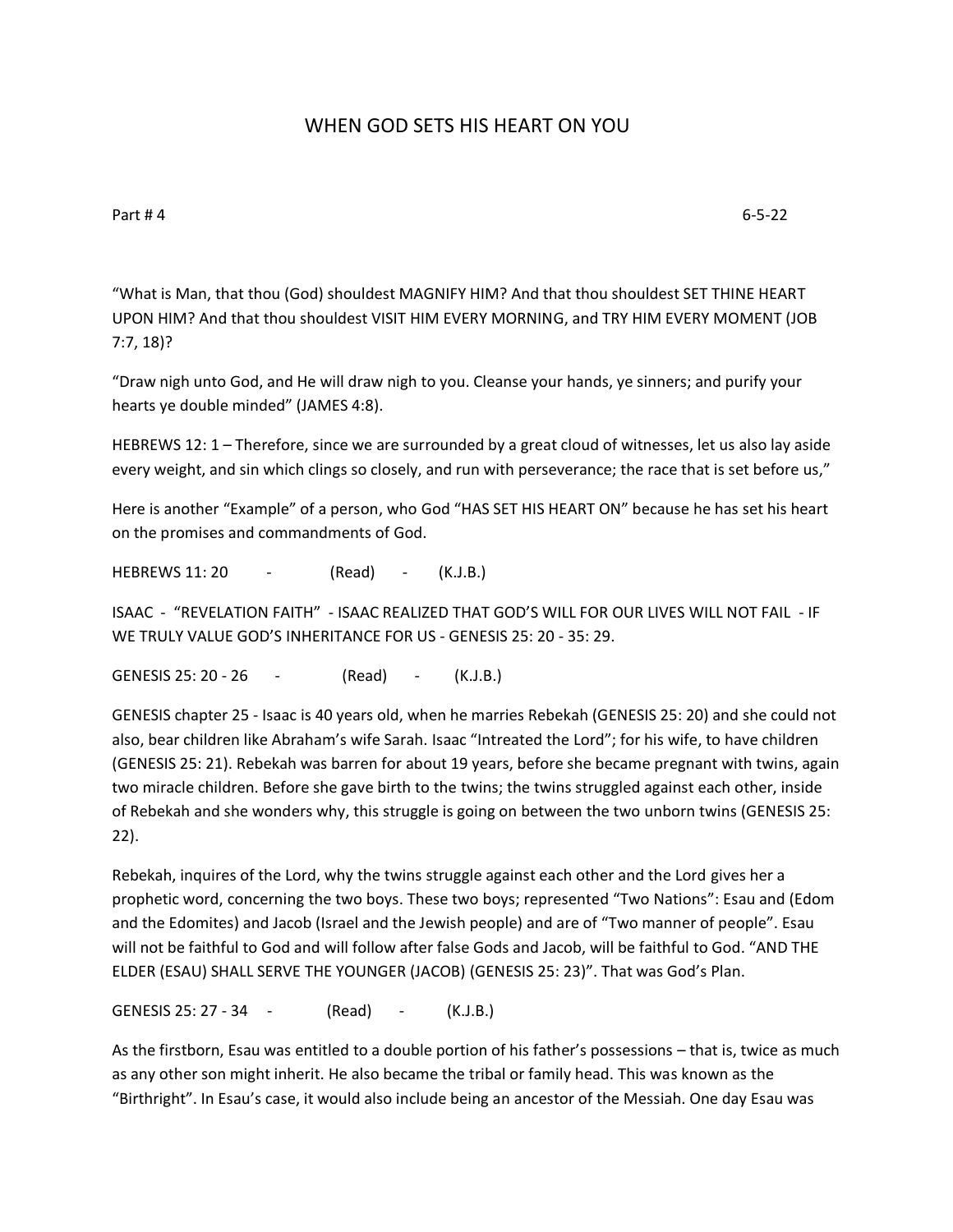returning from a hunting trip and he saw his brother Jacob, cooking some "Red Stew". Esau asked for some stew and Jacob offered up some stew, in exchange for Esau's "Birthright"; Esau foolishly agreed. The prophecy, of verse 23, where "The elder son will serve the Younger son", is partially fulfilled in verses 29-34. God does not condone Jacob's wheeling and dealing, but one thing is apparent – Jacob VALUED THE BIRTHRIGHT AND A PLACE IN THE GODLY LINE, WHILE ESAU PREFERRED THE GRATIFICATION OF HIS PHYSICAL APPITITE, TO SPIRITUAL BLESSINGS.

Verse 34 – "Then Jacob gave Esau bread and portage of lentiles; and he did eat and drink, and ROSE UP, AND WENT HIS WAY (As if he had made the right decision): THUS ESAU DESPISED HIS BIRTHRIGHT".

Later, in GENESIS chapter 26, Esau continues to show his lack of concern for the covenant promises by marring two local (Hittites) girls, who were not related to the people of Abraham (GENESIS 26:34, 35; 36:1, 2). The mixed marriages caused grief to Esau's parents, particularly to his mother.

HEBREWS 12: 12 - 17 - (Read) - (K.J.B.)

Verses 12, 13 - Believers should not cave in, under the adverse circumstances of life; their lapse of faith, can certainly have unfavorable results for that Christian and those around them. Drooping "Hands", should be reinvigorated, to serve the living Christ. "Feeble knees" should be strengthened for persevering prayer. Faltering "Feet", should be guided in "Straight Paths" of Christian discipleship, as they apply their lives to the Word of God.

Verse 14 - "FOLLOW PEACE WITH ALL MEN" - Christians, should strive for as much as possible, to have peaceable relations, "With all people". As a culture becomes increasingly "Dark spiritually" and persecution of Christians, becomes more prevalent; words said, actions taken and responses made; to those that we come in contact with, should be "Measured" by the Word of God and not by hurt feelings or "Small loses". Our testimony of God's grace and mercy in our lives, is the most "Valuable possession", that we have, in this life. Don't trade, YOUR TESTIMONY OF GOD'S GRACE AND MERCY, IN YOUR LIFE – DON'T TRADE THE RICHES WE HAVE IN CHRIST; for some "Small thing in life". LIKE ESAU. Be willing to suffer loss; for CHRIST JESUS and the TESTIMONY OF GOD'S GRACE IN YOUR LIFE because we will all stand before God and have to give an account of our lives, to God.

Verse 14 - "AND HOLINESS, WITHOUT WHICH NO MAN SHALL SEE THE LORD:" – "Holiness" in believers, is used in three different ways, in God's Word.

(1). "Positional Holiness" - UP-RIGHT STANDING WITH GOD; BEGINS when we confess Christ Jesus as our Savior and Lord of our lives (EPHESIANS 2: 8, 9) and when we obey the commandment to be baptized (ACTS 2:38). CHRIST JESUS BECOMES OUR HOLINESS BEFORE GOD.

2 CORINTHIANS 5: 21: 21 - For He hath made Him to be sin for us, who knew no sin; that we might be MADE THE RIGHTEOUSNESS OF GOD IN HIM".

2 CORINTHIANS 6: 1, 2 -"We then, as workers together with Him, beseech you also THAT YOU RECEIVE NOT THE GRACE OF GOD IN VAIN". "(For He saith, I have heard thee in a time accepted, and IN THE DAY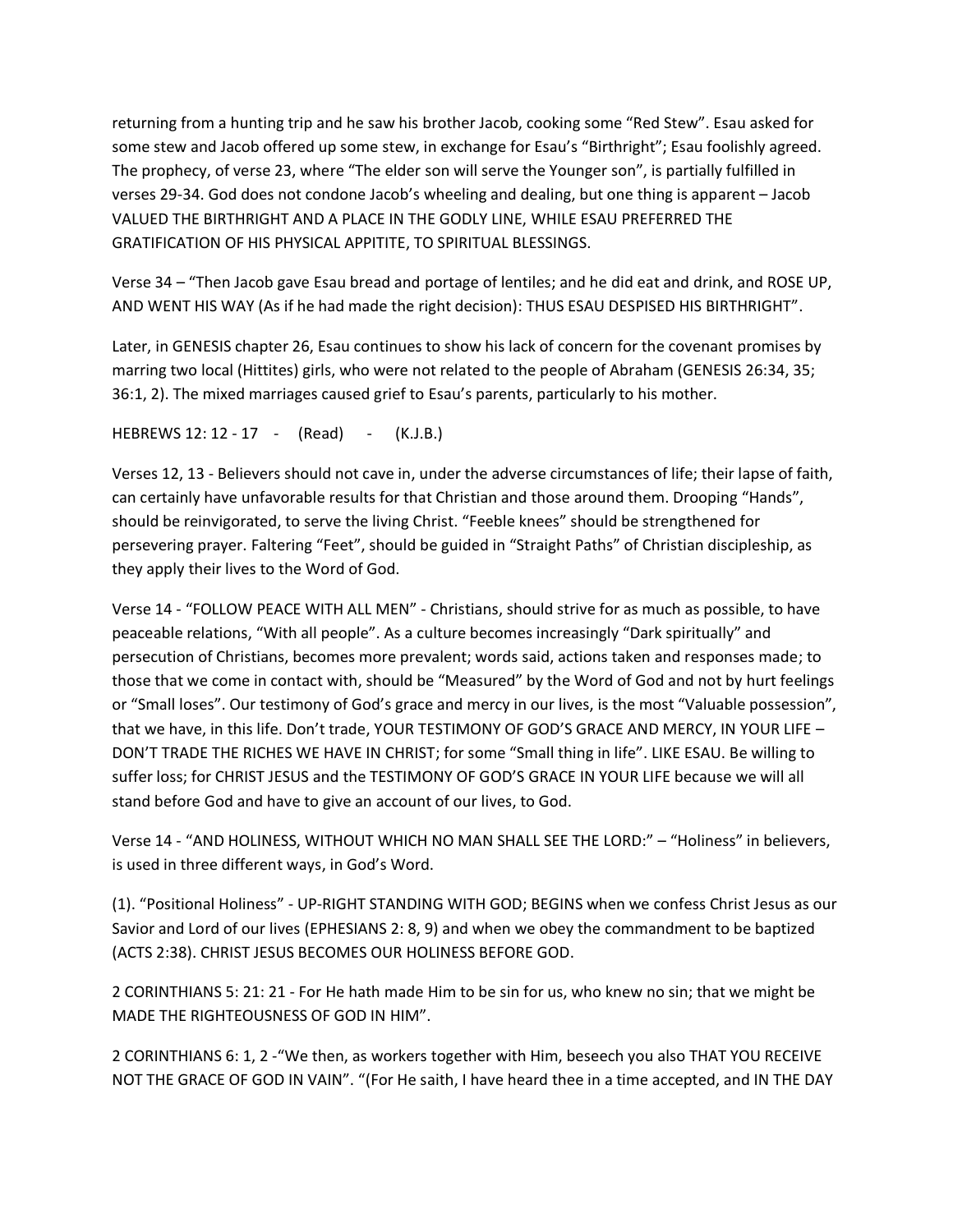OF SALVATION HAVE I succoured (Bring aid and help to) thee: behold, now is the ACCEPTED TIME; BEHOLD, NOW IS THE DAY OF SALVATION").

(2). "Practical Holiness" - This is what we should doing day by day. We should separate ourselves from every form of evil. This holiness should be progressive, that is, we should be growing more and more like the Lord Jesus all the time (1 THESSALONIANS 4: 1- 7).

(3). "Perfect Holiness" - This takes place when the believer actually receives everlasting life. Then the believer is forever free from sin. The believer's old nature is removed, and their state, perfectly corresponds to their standing.

So, which of the three forms of "Holiness", are we to "Pursue"? Obviously it is "Practical Holiness"; the only one that we are able to "Pursue". It is the only one, of the three that the believer can "Follow". As the believer pursues practical holiness, in their lives, it can only come as the Holy Spirit "Enlightens" the Word of God, in our lives and the believer follows the commandments laid out in God's Word and we become more and more like Christ Jesus.

Verses 15 - 17 – "LOOKING DILIGENTLY LEST ANY MAN FAIL THE GRACE OF GOD;" – "Looking diligently" is the Strong's Greek word # 1983,and is found 2 times in the N.T. K.J.B, here and 2 PETER 5: 2. This word means "To beware, to look upon, inspect, look after" (HEBREWS 12: 15) and "Of the care of the church which rested upon the elders" (2 PETER 5: 2). "Lest any man (Christians) fail the grace of God". We are as Christians, to "Look diligently lest" "we" (HEBREWS 12: 1 – Who the great cloud of witnesses, witness to – Christians) "Fail the Grace of God" and become "A PROFANE (PERSON) AS ESAU". The word "PROFANE", in the Bible means "TO UNDERVALUE THE WORD OF GOD AND TO BE CALLED, TO PUT A DIFFERENCE BETWEEN THE HOLY AND UNHOLY THINGS AND WHEN WE FAIL TO DO SO, WE FAIL TO TEACH OTHERS AND BE A EXAMPLE TO OTHERS" (LEVITICUS 10:10, 11).

Christians are to "Look Diligently", "Lest we fail the Grace of God and become a "PROFANE" person such as "ESAU". Today, we view a "Profane" person as someone who is "A foul mouthed, disrespectful and irreverent individual" but that was probably not what Esau was, as a person. The Scriptures paint Esau, to be a hard working and a good provider for his family. But a "PROFANE" person in the Bible, simply means, "Someone who "UNDERVALUES THE PROMISE AND COMMANDMENTS OF GOD; FOR THEIR LIVES.

Approximately thirty seven years have passed, since the events in Genesis, chapter 26. Isaac is now 137 years old, his eye sight has failed, and he thinks he is about to die, perhaps because his Ishmael had died at that age (GENESIS 25: 17). But he will live anther 43 more years.

HEBREWS 11: 20 - "By faith Isaac blessed Jacob…" - Isaac was really in the "Flesh", not in Faith, when he first intended to bless Esau, instead of Jacob. He wanted to bless Esau with the birthright, for carnal reasons. He wanted to bless Esau, as he was a more "Manly" man, and liked the wild game he brought home. Instead he should have chosen Jacob, whom God chose.